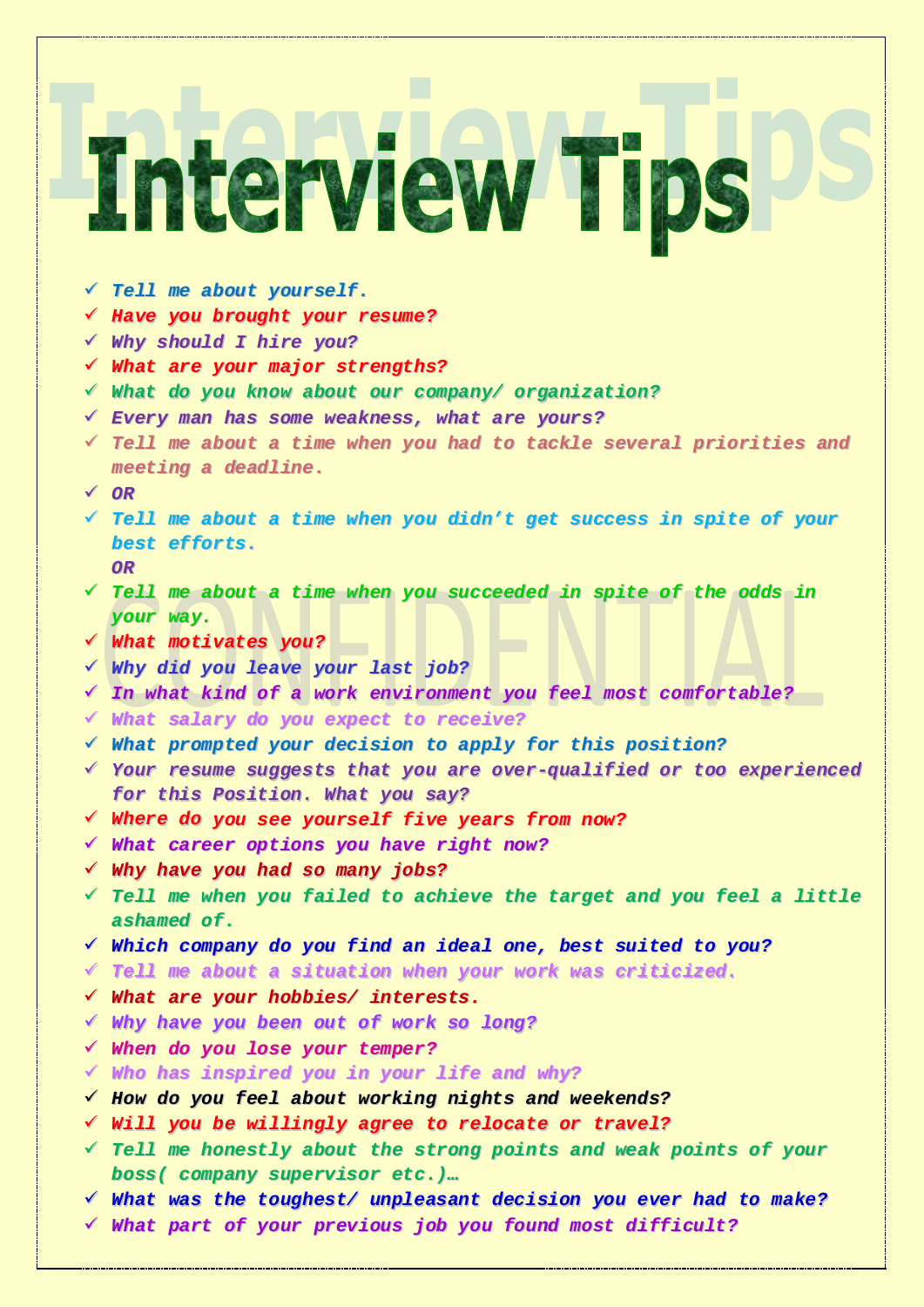- *Describe a time when you were faced with a challenging situation.*
- *Are you comfortable with a younger or a lady officer?*
- *How do you define the term 'success'?*
- *Have you ever had a conflict with a boss or supervisor? How did you resolve that?*
- *Have you been absent from work more than a few days in your past job?*
- *What qualities do you feel a successful manager should have?*
- *Tell me about a time when you had to resolve a problem with no rules or guidelines in place.*
- *How do you get the best from the people working under/ with you?*
- *How do you resolve conflict in your team?*
- *What your Boss would say about you?*
- *What do you dislike most at work?*
- *What makes you different from all the others?*
- *What would you do if a fellow executive at your own corporate level does not cooperate you reasonably and this delays the work assigned to your own department?*
- *You've been with the present company for a long time. Won't it be hard for you in Getting adapted to the new climate?*
- *Do you mind if I contact your present employer for a reference?*
- *Could you have done better in your last job?*
- *Can you work under stress/ pressure?*
- *Tell me about the most boring job you've ever had.*
- *How would you act in a situation when your boss is crazy about an idea, but you think it would be an utter failure?*
- *If you could start again, what career decisions would you like to make differently?*
- *Do you consider your career so far has been a success?*
- *How long would it take you to make a useful contribution to this company?*
- *How many hours a week does you normally work?*
- *Can you cite an example when you took initiative?*
- *What do you worry about?*
- *Where do you think to make improvements in yourself?*
- *What's the most difficult part of being a sales Executive?*
- *What are your goals?*
- *Have you ever considered starting your own business?*
- *Have you heard anything negative about your company?*
- *How to reply a "Hypothetical Problem"?*
- *If you won a lottery of one crore, will you leave the job?*
- *If you are in a situation when everyone is against you, and you think that you are on the right track, how will you react?*
- *How do you rate me as an interviewer?*
- *What do you see in a candidate when you hire him?*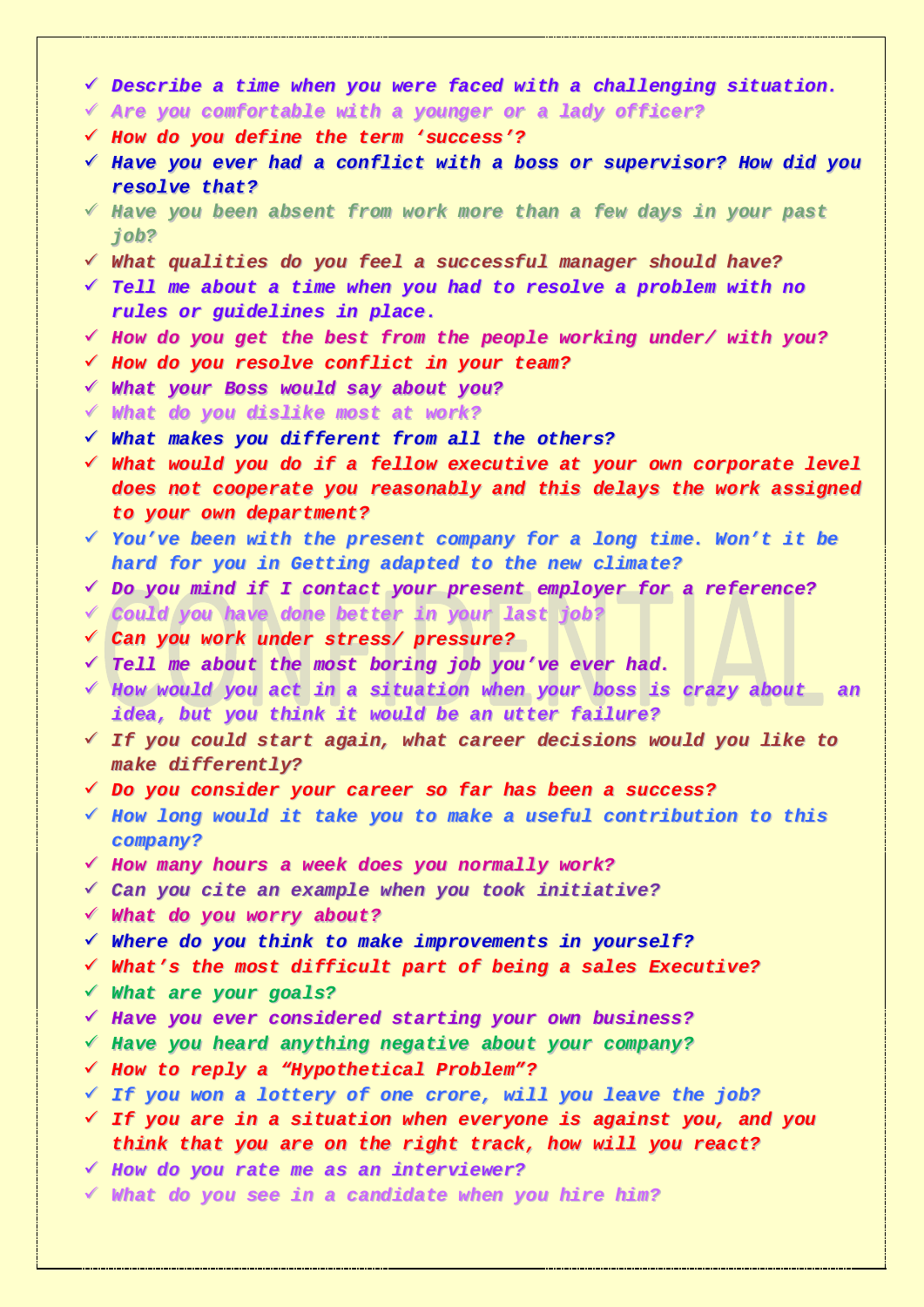- *Can you sell me this pen, pencil, stapler, clock, or anything lying on the interviewer's desk? Can you share confidential information about the company you are presently working with? What changes would you make if you come on board? Do you prefer to work by yourself or with others? What would be the first thing you would do if hired? What kinds of machines/equipment have you worked with? What important trends do you see in our industry? What competition do you see if you take up this job? What would you do if our competitor offer you a job? What good books have you read lately? Do you have a criminal record? Are you a person who likes to "try new things," or "stay with regular routines"?Give an example. Customers frequently create a great deal of pressure. What has been your experience in this area? When are you available for work? What will you do if you are to deal with an irritated customer? Have you ever dealt with a customer making an unrealistic demand? How do you plan and organise your work? Do you believe in sharing your mistakes with others? How do you balance work and family/social commitments? Have you anytime worked above and beyond your job description? Have you worked on a project where you encountered some obstacles and you and you overcame them? Tell me about a time when you had a confrontation with a co-worker or boss. How would your co-workers describe you? What is your management style? What does the term two-way communication mean to you? OR What are the benefits of this communication style of functioning? How can you optimize performance and energise your team?* o *OR What will you do to maintain high standards and to improve poor performance of your team? Are you talking to other organization as well as us? Can you tell me something about yourself that is not mentioned in your resume? What do you think about…Reservation in Private Sector, Female Infanticide, The Death Penalty…. (or any other controversial or current subject)?*
	- *Have you been a team player?*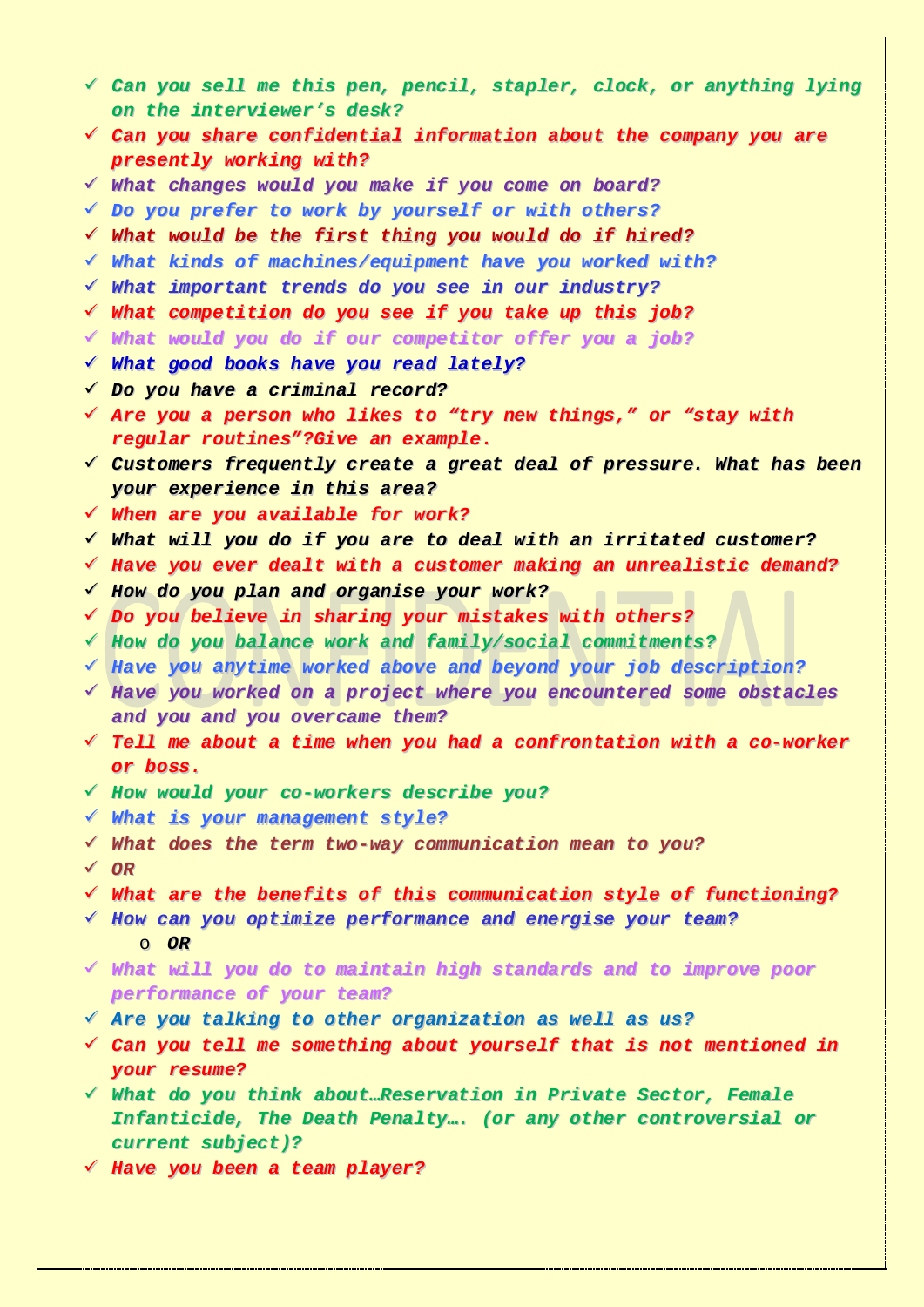- *You have mentioned in your resume that you were able to increase the productivity Of your department considerably, can you tell how you did that?*
- *How has your education helped you in preparing for your career?*
- *How much money do you make?*
- *Do you have any question?*
- *How to handle an illegal question?*
- *How and when to disclose your disability.*

Important Tips

What should you try to know

- *What is the business of the employer?*
- *What are possible duties and responsibilities of the job you have applied for?*
- *What skills and how much experience the employer is looking for?*
- *Who are the main competitors of the company or the company is under any kind of threat, liked forced acquisition by a revival company?*
- *Know the various business database consisting of stock quotes, market averages and the industry news.*
- *Know about the company's operations for the last three years and plans for the year ahead.*
- *Know about all of the current lingo and buzzwords that are in play within the corporate corridors.*
- *Know the trends of turnover, profit and any plans of, merges etc of the company.*
- *Try to know what is specific about the position you have applied for, and the reputation of the department in the organization itself.*
- *Who are the important clients of the company?*
- *What are the primary issues of focus within the company? Profitability? Quality control and improvement? Global markets? or What?*
- *Some companies declare yearly "themes". Know what this is and you will score an instant hit with your interviewer. You will be viewed as a true insider for having access to the information that most of the candidate are not aware of.*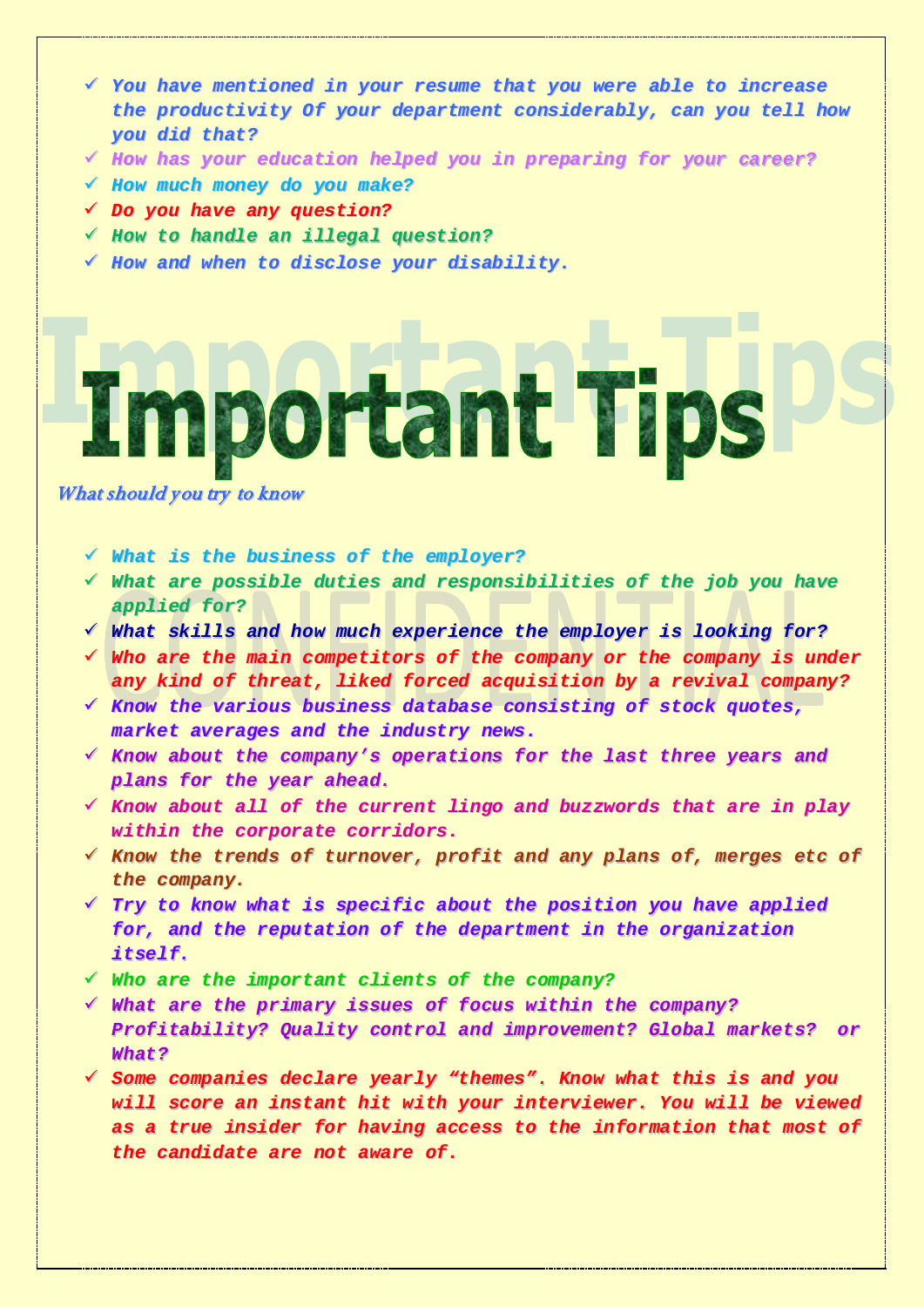### Do's and Don't about your clothes:

- *Don't let your dressing style overpower your personality. Don't wear anything so unsual that steals all the attention. It's you applying for the job not your clothes.*
- *Avoid any extremes of fashion. The college campus may be perfect forum at which to exibit your flair for the latest in fashion style, the interview is not the place to do so.*
- *Avoid strong perfume or aftershave.*
- *Don't wear too much jewellery, or jewellery that is too large.*
- *Dark colours will lend you more authority than pale ones.*

# • What to wear  $-$  For Men

- *Necktie should be silk with a conservative pattern.*
- *Learn how to tie a good knot in your tie.*
- *Conservation long- sleeved shirt (White is best, pastel is next best)*
- *Dark shoes (black lace-ups are best)-Avoid wearing new shoes that may make squeaking noise or you mat feel uncomfortable.*
- *Dark socks matching with your shoes or trousers.*
- *Carry a clean hanky in your pocket.*
- *Well-groomed hairstyle-Get a haircut; short hair always fares best in interviews.*
- *No beards (or well-trimmed beard).*
- *Moustaches (makes sure it is neat and trimmed)*
- *No rings other than a wedding ring.*
- *No earrings (if you normally wear one, take it out).*
- *Clean, trimmed fingernails.*
- *Empty pockets-no bulges or tinkling coins.*
- *No gums, Pan, Pan Masala, Candy or Cigarette's (Mind your breath and ensure that it is free of any odors of tobacco, pan masala, cigarette or acohol etc).*
- *Light briefcase or portfolio case.*

## o *For Women:*

- *Wear a saree or a suit or pantsuit, what suited to you elegantly. (Simple clothes & Quit colours are most suitable.)*
- *Avoid very tight clothes.*
- *Shoes with conservative heels or use conservative sandals or polished shoes that goes well with your clothes.*
- *No purses, small or large; carry a folder instead.*
- *If you wear nail polish (not required), use clear or a conservative color.*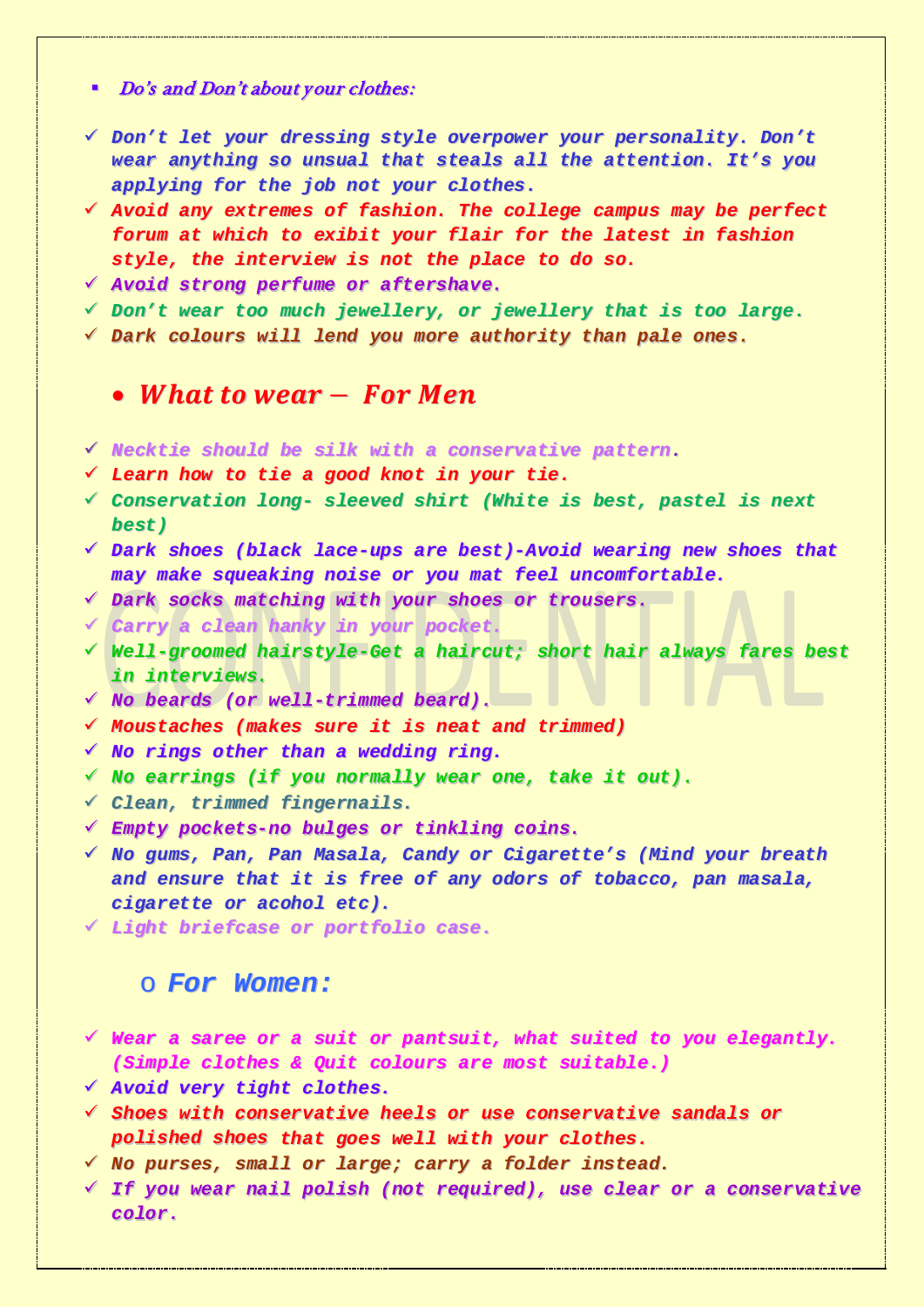- *Hair should be neatly trimmed with conservative style. Hair color should look natural.*
- *Minimal use of make-up (it should not be too noticeable.)*
- *Avoid noise-making jewelry as anklets, bracelets.*
- *No more than one ring on each hand.*
- *One set of earring only.*
- *Minimal cologne or perfume.*
	- *Some do's and don'ts at the interview*

# o *Do's:*

- *Dress appropriate for the interview; your dress should match with your personality. It should give you a professional look. Your dress should not be too sparkling or too casual that your actual personality got discounted.*
- *Never be late for the interview; remember the exact time and location of your interview; know how long it takes to reach there. Arrive early 10 or 20 minutes prior to the schedule time.*
- *Treat other people you encounter with politeness, courtesy and respect.*
- *While waiting, keep calm, while talking with your interviewees don't use street language and in loud tone.*
- *Convey your thanks when you are greeted with other interviewers or when you are offered chair to sit on.*
- *Maintain good eye contact during the interview.*
- *Sit still in your seat; take care of your body language; avoid fidgeting and slouching.*
- *Respond to the questions and support your answers about yourself with specific examples whenever possible. Ask for clarification if you don't understand a question Your answers should neither be tooshort nor too long. Relate your answers to the point.*
- *Be honest and don't tell a lie. A small lie can ruin your chance of success.*
- *Take the interview seriously. Don't give the impression that you are not interested in the position, even if you might not be*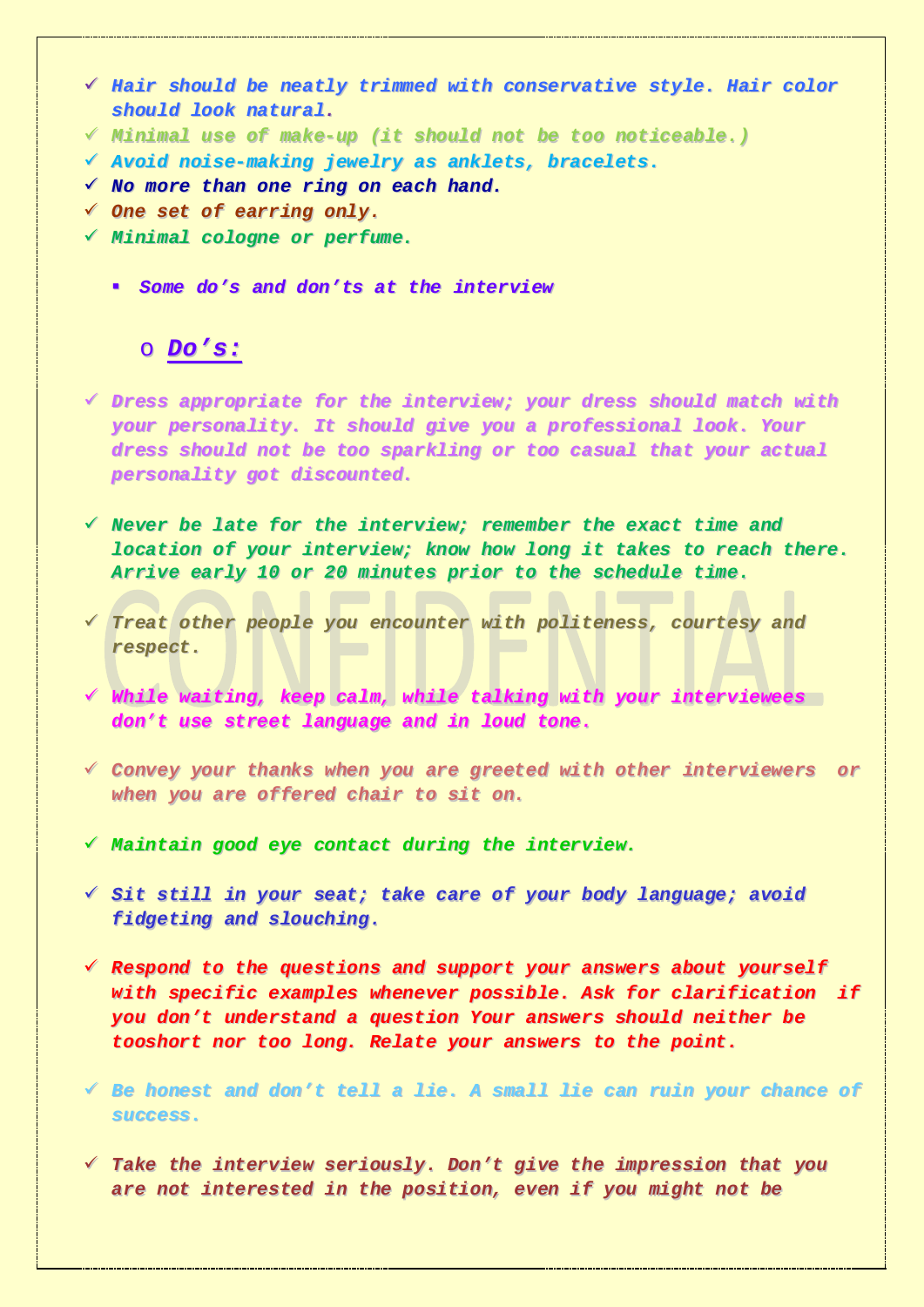*interested. Who knows one day you will be again here for an interview for some higher post, so don't lose your impression.*

- *Exhibit confidence and a positive attitude. The interviewer is evaluating you as a potential employee.*
- *Get good and intelligent questions prepared to ask the interviewer. Do extensive Research about the company in advance, ask questions which you did not find answered in your research.*
- *An interview is a two- way conversation. Conduct yourself congenially and respect-fully, while thinking logically & while answering the questions.*
- *Make sure to know the next step in the selection process; know when and to whom you should have to contact for any details.*
- *When the interview is concluded. Convey your sincere thanks for all the cooperation extended during the interview. Depart gracefully, not in a hurried manner.*
- *After the interview, make notes right away so that you can remember what mistakes you committed during this interview. It will of great use to you for the interviews on the future.*

 *Do remember to write a thanks- you letter to your interviewer promptly.*

### o DONT's:

- *Don't dress up in stylish or costly clothes for the interview.*
- *Don't make negative or critising comments about your present or previous boss, Colleagues or any politicians or say anybody during the interview*
- *Don't mention false information about anything on your resume including your Experience, training or achievement.*
- *Don't show casualness or arrogance at the interview, whatever high your Qualification or experience or your links may be. All this amounts an insult to the Interviewer and to the organization.*
- *Don't give the impression that you are only interested in high salary, perks etc.*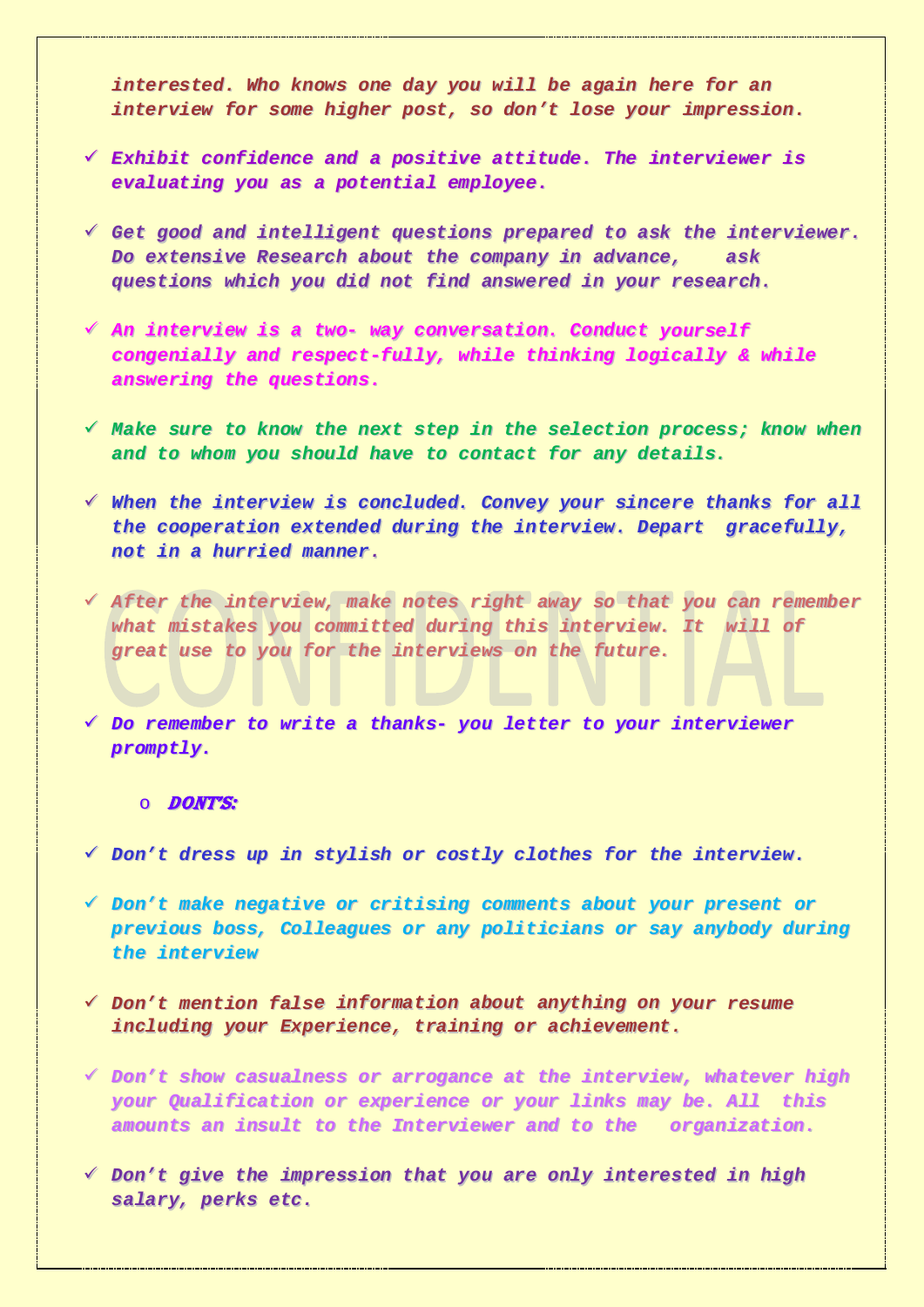*Don't give the impression that you are interested in the organization because of its Geographical location only.*

- *Don't discuss salary and perks unless you find some positive indication of final Offer or until the subject is brought up Offer or until the subject is brought up by Your interviewer.*
- *Don't show your desperateness for the job, whatever may be your urgency.*
- *Don't go to extremes with your body language gestures & postures; don't slouch and don't sit rigidly on the edge of your chairs.*
- *Don't try to en cash the interviewer with your personal problems to gain sympathy.*
- *Don't argue with the interviewers, you may have different opinion but arguing and trying to enforce your own views is out of professional mannerism in a interview.*
- *Don't smoke even while you are waiting for the interview. Don't chew gum also.*
- *Don't allow your cell phone to ring during the interview.(if it does, apologize quickly And switch it off) don't take a cell phone call.*
- *Don't take your parents, spouse, finance, friends etc. to an interview. If you are not grown up and independent enough to attend an interview alone, you have no place in the organization.*
- *Don't forget to convey sincere thanks to the interviewers while you are leaving the interview hall after the interview is over.*
- *Don't forget to write letter of thanks to the interviewer at the earliest possible.*